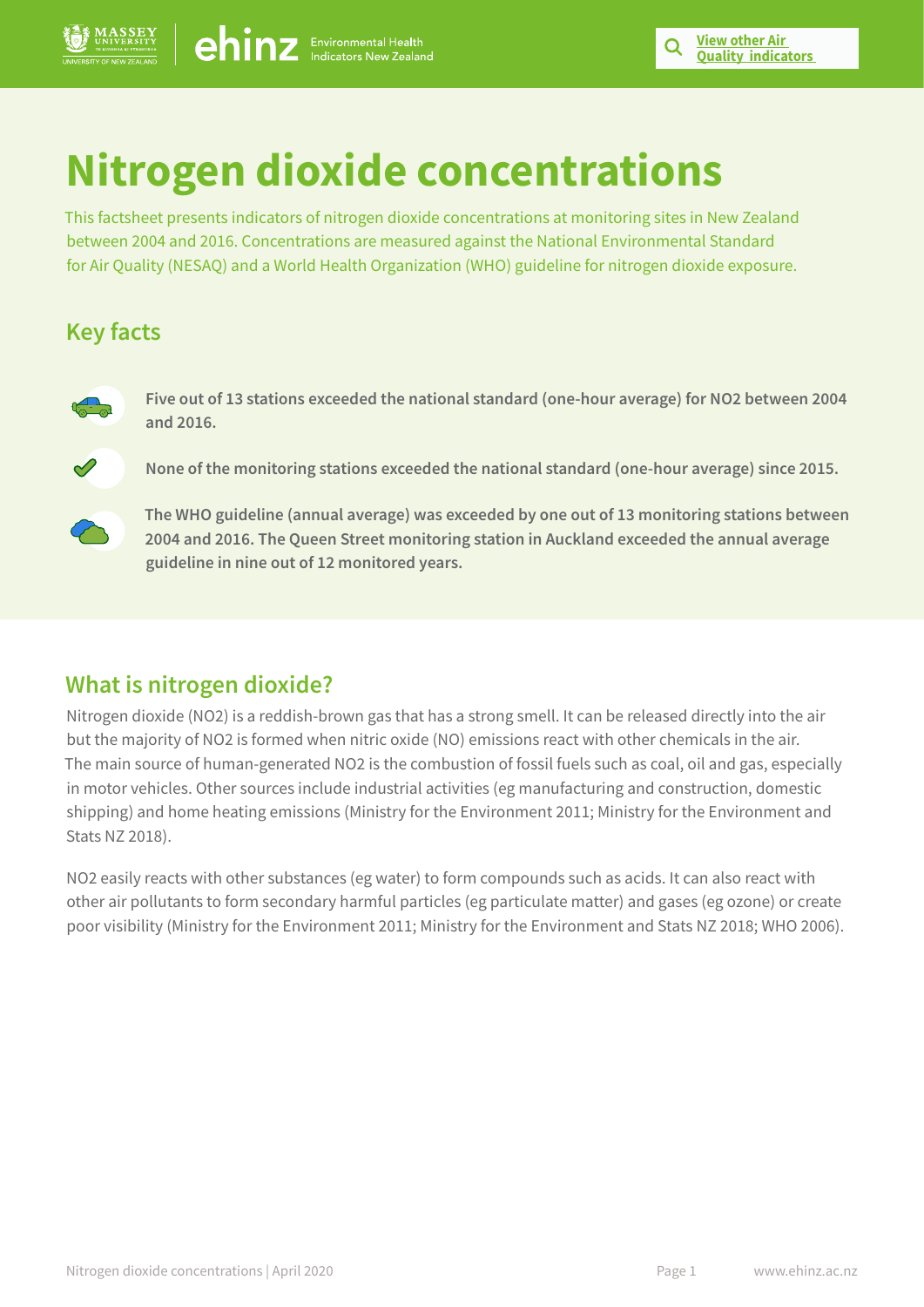## **NO2 increases the risk of respiratory illnesses**

NO2 exposure is associated with increases in hospital admissions for respiratory diseases (WHO 2013). NO2 can decrease the lungs' defences against bacteria, making them more susceptible to infections. It can also aggravate asthma. Inhalation of NO2 by children increases their risk of respiratory infection and may lead to poorer lung function in later life (WHO 2006; WHO 2013). Children, asthmatics, and people with chronic lung disease are most at risk of developing these health problems (Ministry for the Environment 2011).

Health effects from NO2 can be difficult to separate from those of other air pollutants such as particulate matter, ultrafine particles or benzene. The majority of these air pollutants come from the same sources (mainly motor vehicles) and are present in the air together (WHO 2013).

# **NO2 air quality standards and guidelines**

NO2 air quality standards and guidelines have been developed to provide some level of protection against health risks. One-hour average NO2 concentrations are measured against a threshold value of 200μg/m3 in the National Environmental Standards for Air Quality (NESAQ). This value is allowed to be exceeded nine times in a 12-month period.

Additionally, annual average concentrations can be compared against the international WHO guideline of 40μg/m3 (Figure 1) (Ministry for the Environment and Stats NZ 2018).



## **Figure 1: NO2 standard (one-hour average) and guideline (24-hour average)**

**Note:** National Environmental Standards for Air Quality (NESAQ), World Health Organization (WHO). Exceedances occur when concentrations are greater than the stated values. Nine exceedances of the NESAQ threshold are allowed in a 12-month period. **Source:** Ministry for the Environment and Stats NZ 2018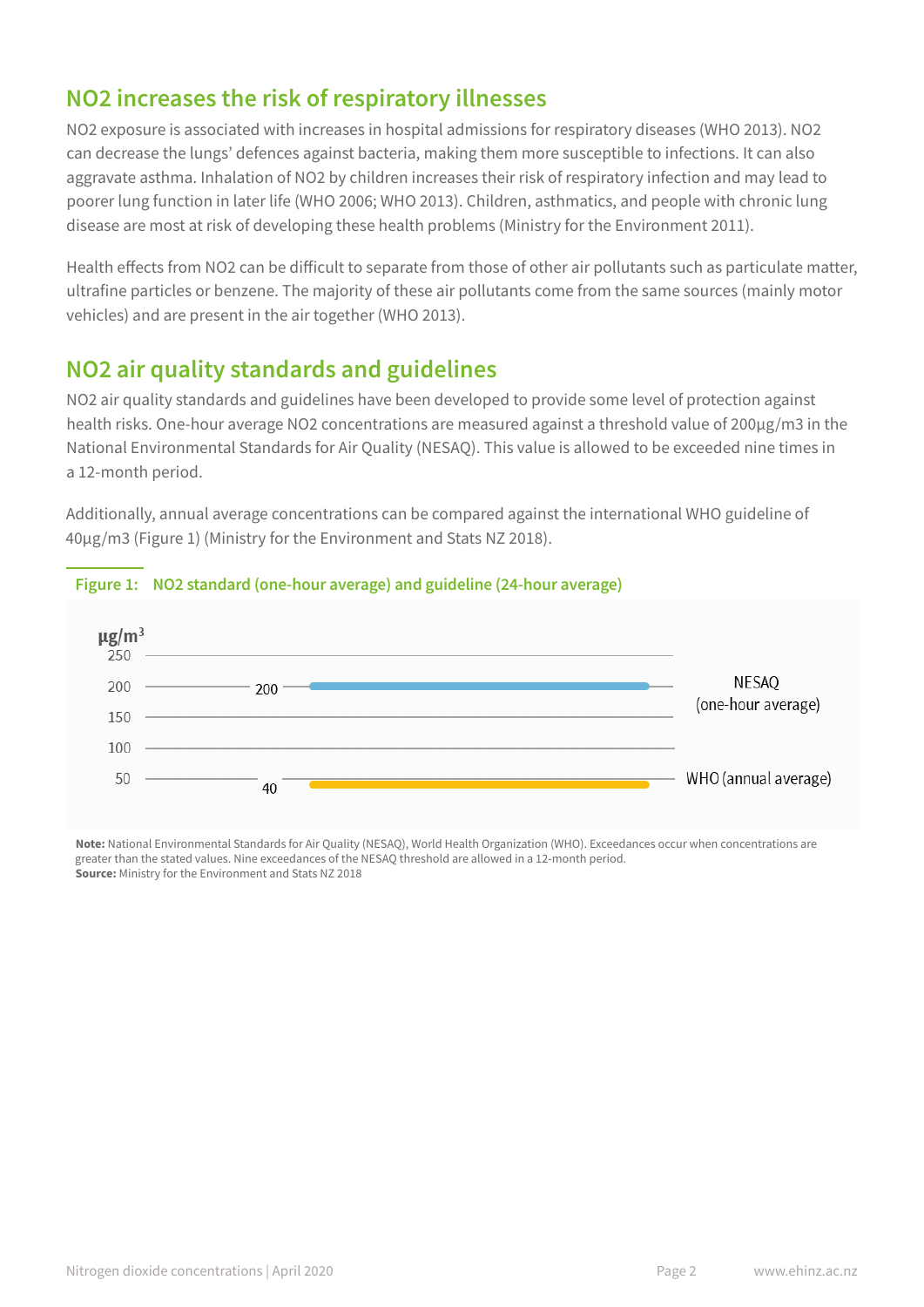# **13 monitoring stations had valid data between 2004 and 2016**

Between 2004 and 2016, 13 monitoring stations had valid data for NO2 exposure (Figure 2).





**Source:** Ministry for the Environment and Stats NZ 2018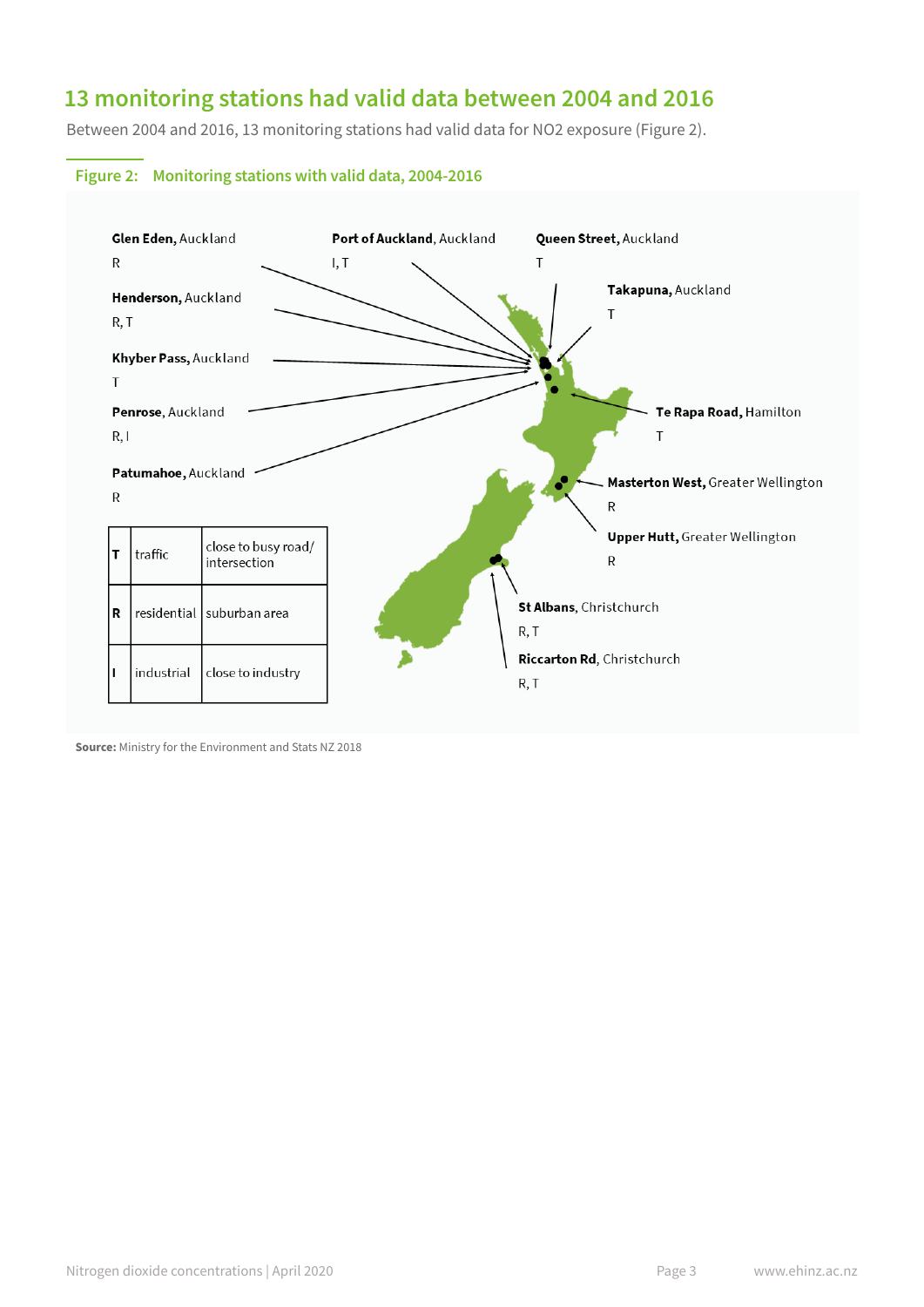# **Five monitoring sites exceeded the NESAQ threshold**

Between 2004 and 2016, five out of 13 monitoring stations exceeded the national one-hour average standard (Figure 3). All five monitoring stations had a traffic- and/or industrial-focus.

The monitoring station Te Rapa Road in Hamilton, a traffic-focussed station, had the most exceedances (52 exceedances) in 2011. These exceedances coincided with roadworks in the area, which increased traffic congestion and truck movements (Waikato Regional Council 2014).



#### **Figure 3: Number of exceedances of the NESAQ's threshold (one-hour average), 2004-2016**

**Note:** Nine exceedances of the NESAQ one-hour average standard (200µg/m3) per 12-month period are allowed. Only stations with valid data are displayed. Missing data labels indicate that there was no monitoring data available for that year. **Source:** Ministry for the Environment and Stats NZ 2018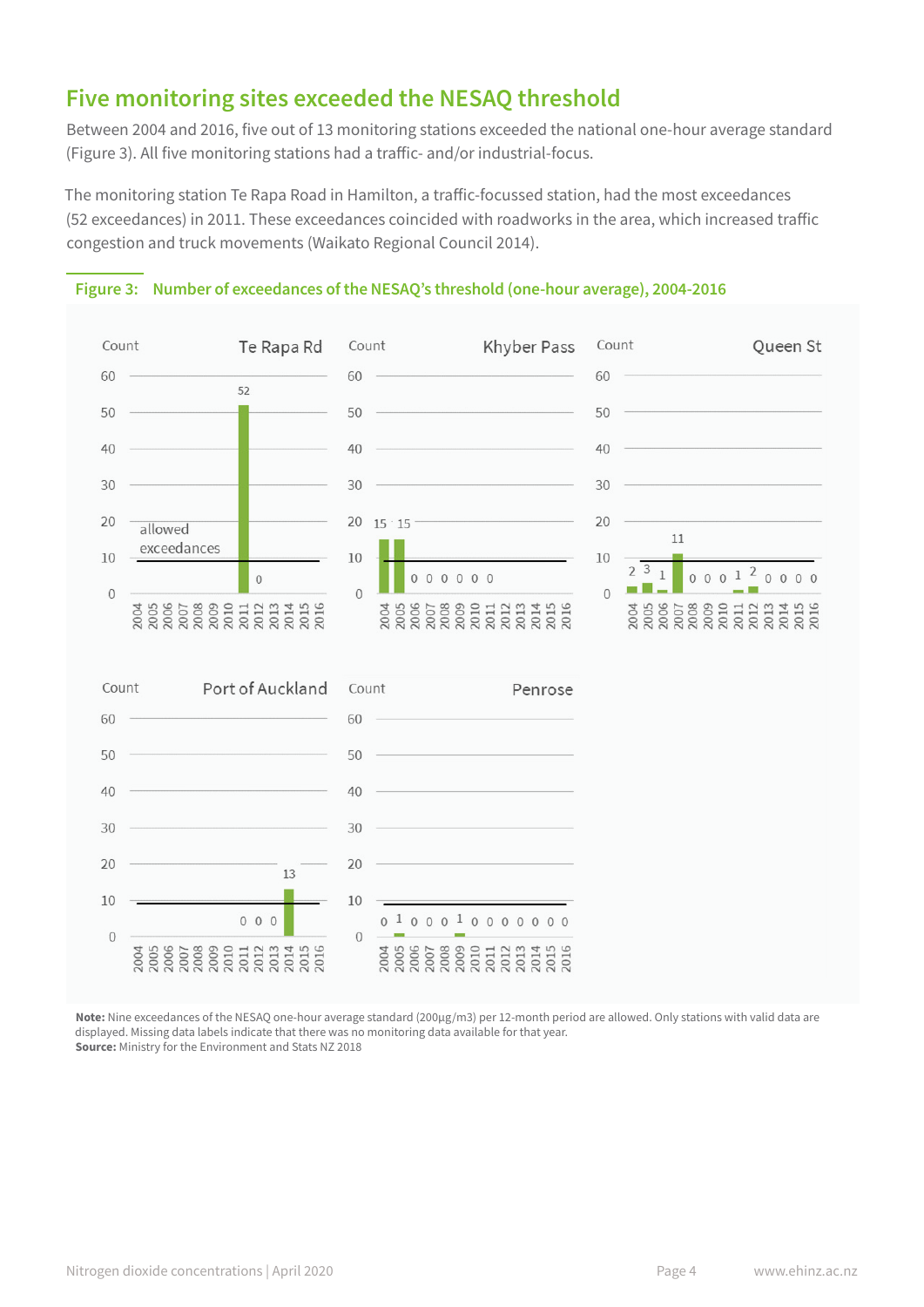# **The annual average WHO guideline was exceeded by one out of ten monitoring stations**

Only one monitoring station exceeded the WHO annual average guideline between 2004 and 2016 (Figure 4). The monitoring station Queen Street in Auckland, a traffic-focussed station, exceeded the guideline in nine out of 12 monitored years. Queen Street is a high-traffic, inner city monitoring station surrounded by tall buildings enabling the accumulation of motor vehicle emissions (Ministry for the Environment and Stats NZ 2018).

#### **Figure 4: Annual average NO2 concentrations at monitoring stations, Auckland Region, 2004-2016**



Note: WHO annual average guideline is 40μg/m3. Missing data are associated with no data for that year, i.e. no monitoring data available or data not valid for that year.

**Source:** Ministry for the Environment and Stats NZ 2018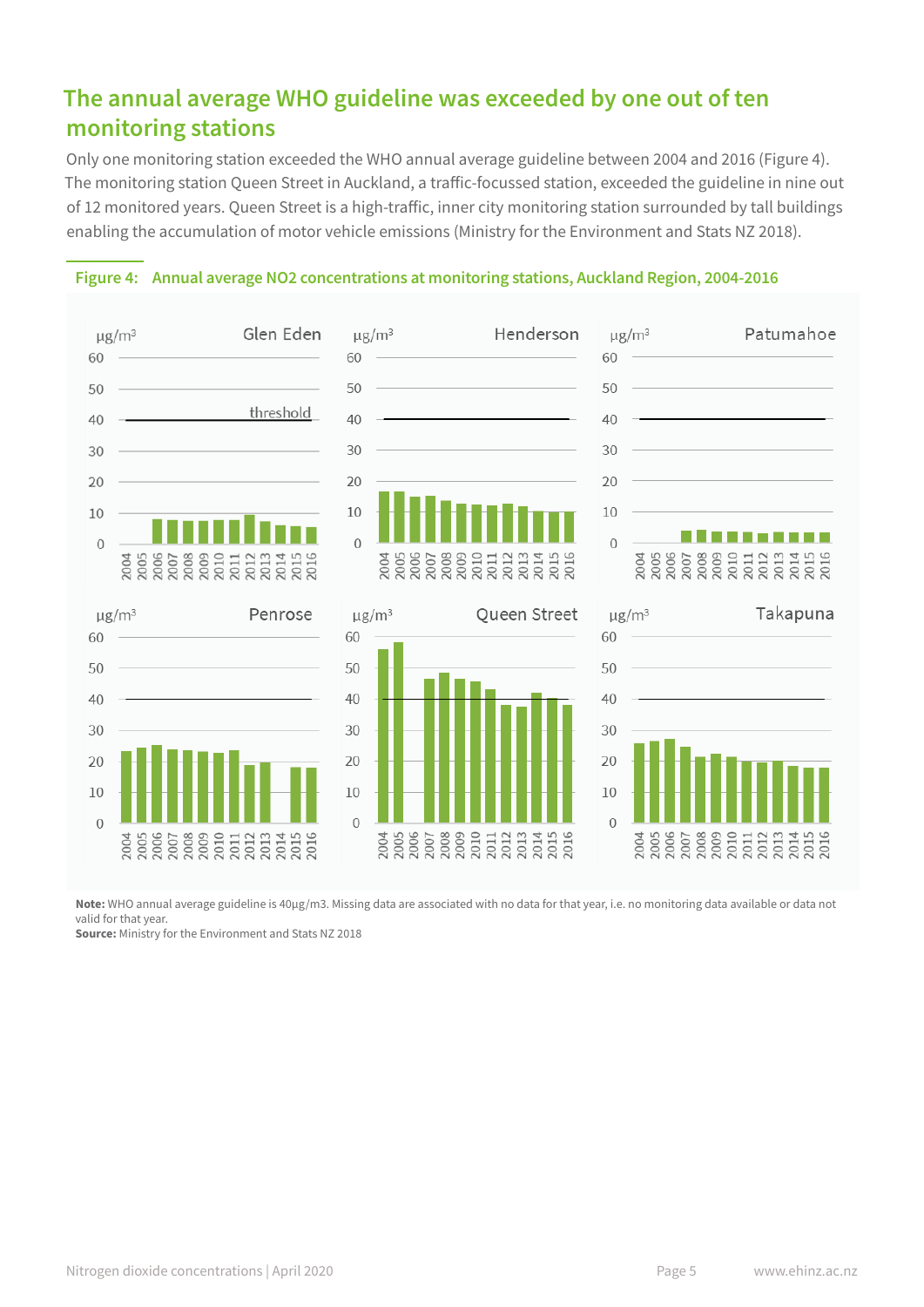None of the four monitoring stations (two stations in the Greater Wellington Region and two in Christchurch) exceeded the WHO annual average guideline between 2004 and 2016 (Figure 5). In general, monitoring stations with a traffic-focus (such as St Albans and Riccarton Road) had higher annual average NO2 concentrations than monitoring stations with a residential focus (such as Masterton West and Upper Hutt). This reflects the high contribution of motor vehicle emissions to NO2 concentrations, and highlights the localised nature of NO2 emissions (Ministry for the Environment and Stats NZ 2018).



#### **Figure 5: Annual average NO2 concentrations at monitoring stations, Christchurch Region and Greater Wellington Region, 2004-2016**

**Note:** WHO annual average guideline is 40µg/m3. Missing data labels are associated with no data for that year, i.e. no monitoring data available or data not valid for that year.

**Source:** Ministry for the Environment and Stats NZ 2018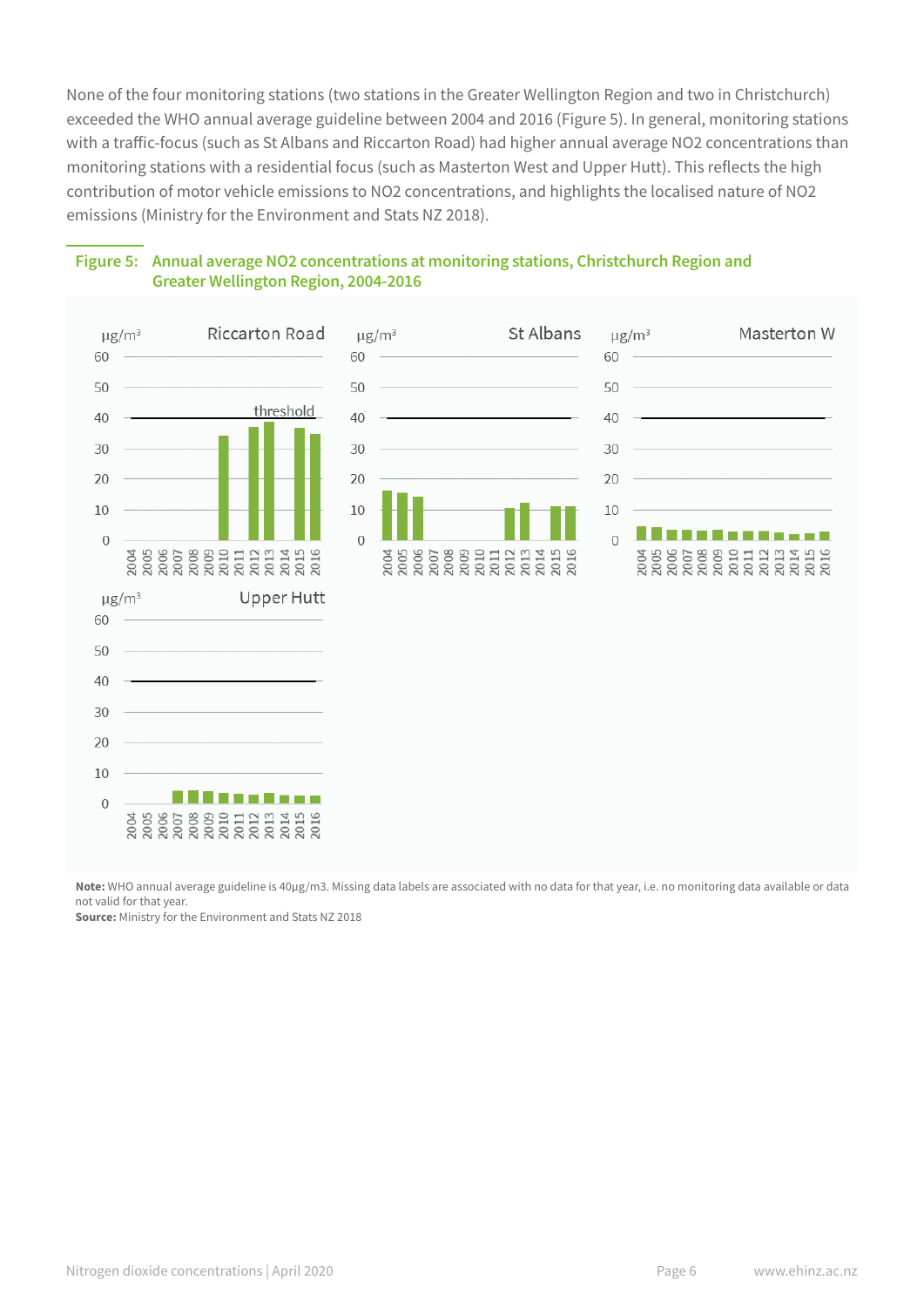## Data for these indicators

#### **Monitoring sites exceeding the national environmental standard (one-hour average) for nitrogen dioxide**

One-hour average nitrogen dioxide concentration data comes from the Ministry for the Environment and Stats NZ (Ministry for the Environment and Stats NZ 2018) as part of New Zealand's Environmental Reporting Series. One-hour average nitrogen dioxide concentrations (in µg/m3) are compared with the National Environmental Standard for Air Quality for nitrogen dioxide. The threshold is exceeded when concentrations are above 200µg/m3. Nine exceedances in a 12-month period are allowed. For additional information, see the metadata link below.

#### **Monitoring sites exceeding the WHO annual average guideline for nitrogen dioxide**

One-hour average nitrogen dioxide concentration data comes from the Ministry for the Environment and Stats NZ (Ministry for the Environment and Stats NZ 2018) as part of New Zealand's Environmental Reporting Series. 24-hour averages are calculated and measured against the WHO annual average guideline. Exceedances occur when concentrations are above 40µg/m3. For additional information, see the metadata link below.